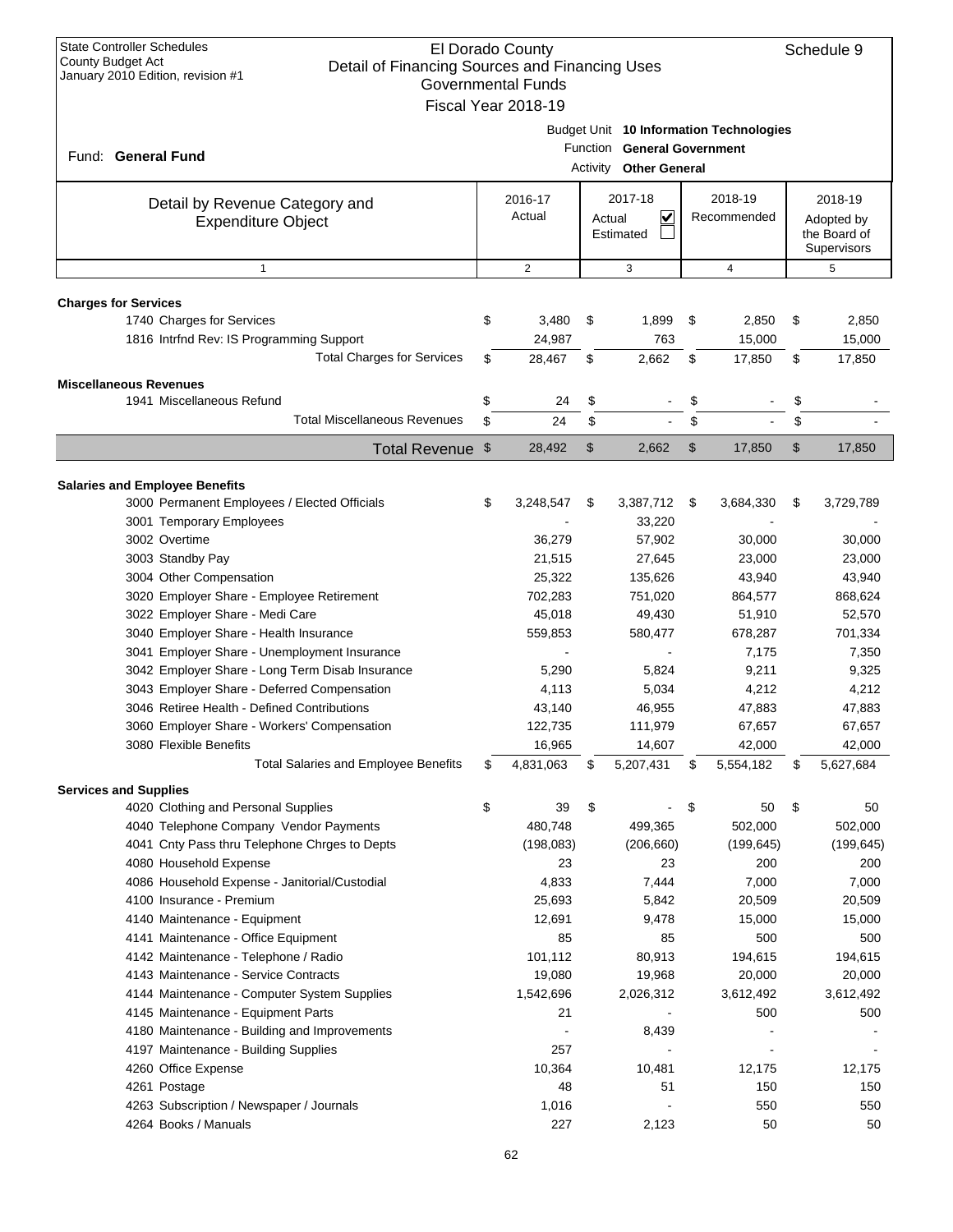## El Dorado County Detail of Financing Sources and Financing Uses Governmental Funds Fiscal Year 2018-19

|                                               | Governmental Funds<br>Fiscal Year 2018-19 |                      |                                                   |                                         |     |                                           |
|-----------------------------------------------|-------------------------------------------|----------------------|---------------------------------------------------|-----------------------------------------|-----|-------------------------------------------|
| Fund: General Fund                            |                                           | Function<br>Activity | <b>General Government</b><br><b>Other General</b> | Budget Unit 10 Information Technologies |     |                                           |
| Detail by Revenue Category and                | 2016-17                                   |                      | 2017-18                                           | 2018-19                                 |     | 2018-19                                   |
| <b>Expenditure Object</b>                     | Actual                                    |                      | $\overline{\mathbf{v}}$<br>Actual<br>Estimated    | Recommended                             |     | Adopted by<br>the Board of<br>Supervisors |
| $\mathbf{1}$                                  | $\overline{2}$                            |                      | 3                                                 | 4                                       |     | 5                                         |
| 4266 Printing / Duplicating                   |                                           |                      |                                                   | 500                                     |     | 500                                       |
| 4300 Professional and Specialized Services    | 135,620                                   |                      | 78,281                                            | 49,184                                  |     | 49,184                                    |
| 4308 External Data Processing Services        | 53,663                                    |                      | 60,238                                            | 57,850                                  |     | 57,850                                    |
| 4313 Legal Services                           |                                           |                      | 5,232                                             |                                         |     |                                           |
| 4324 Medical, Dental and Lab Services         | 130                                       |                      | 749                                               | 250                                     |     | 250                                       |
| 4400 Publication and Legal Notices            | 1,865                                     |                      |                                                   |                                         |     |                                           |
| 4420 Rents and Leases - Equipment             | 16,278                                    |                      | 19,559                                            | 17,500                                  |     | 17,500                                    |
| 4460 Small Tools and Instruments              | 207                                       |                      | 74                                                | 1,750                                   |     | 1,750                                     |
| 4461 Minor Equipment                          | 2,455                                     |                      | 4,865                                             | 4,000                                   |     | 4,000                                     |
| 4462 Minor Computer Equipment                 | 121,466                                   |                      | 127,485                                           | 328,000                                 |     | 328,000                                   |
| 4463 Minor Telephone and Radio Equipment      | 2,067                                     |                      | 1,305                                             | 220,000                                 |     | 220,000                                   |
| 4502 Educational Materials                    | 1,535                                     |                      | 107                                               | 5,000                                   |     | 5,000                                     |
| 4538 Software                                 | 2,787                                     |                      | 5,852                                             | 26,760                                  |     | 26,760                                    |
| 4539 Software License                         | 56,117                                    |                      | 10,058                                            | 5,000                                   |     | 5,000                                     |
| 4600 Transportation and Travel                | 1,650                                     |                      | 4,012                                             | 5,250                                   |     | 5,250                                     |
| 4602 Employee - Private Auto Mileage          | 939                                       |                      | 2,462                                             | 2,650                                   |     | 2,650                                     |
| 4603 Court Interpreter - Private Auto Mileage |                                           |                      | 1,500                                             |                                         |     |                                           |
| 4605 Vehicle - Rent or Lease                  | 10,210                                    |                      | 9,625                                             | 9,666                                   |     | 9,666                                     |
| 4606 Fuel Purchases                           | 4,136                                     |                      | 4,443                                             | 6,250                                   |     | 6,250                                     |
| 4608 Hotel Accommodations                     | 2,842                                     |                      | 3,849                                             | 5,000                                   |     | 5,000                                     |
| 4609 Staff Development                        | 27,042                                    |                      | 37,554                                            | 70,000                                  |     | 70,000                                    |
| <b>Total Services and Supplies</b>            | \$<br>2,441,860                           | \$                   | 2,841,112                                         | \$<br>5,000,756                         | \$  | 5,000,756                                 |
| <b>Fixed Assets</b>                           |                                           |                      |                                                   |                                         |     |                                           |
| 6040 Fixed Assets - Equipment                 | \$                                        | \$                   |                                                   | \$<br>30,000                            | \$  | 30,000                                    |
| 6042 Fixed Assets - Computer Sys Equipment    | 365,639                                   |                      | 597,298                                           | 83,500                                  |     | 83,500                                    |
| 6047 Fixed Asset: Software/Maintenance        | 2,021                                     |                      |                                                   |                                         |     |                                           |
| <b>Total Fixed Assets</b>                     | 367,660                                   | \$                   | 597,298                                           | \$<br>113,500                           | \$. | 113,500                                   |
| <b>Intrafund Transfers</b>                    |                                           |                      |                                                   |                                         |     |                                           |
| 7200 Intrafund Transfers                      | \$<br>225                                 | \$                   | 25                                                | \$<br>250                               | \$  | 250                                       |
| 7223 Intrafnd: Mail Service                   | 2,479                                     |                      | 2,494                                             | 2,287                                   |     | 2,287                                     |
| 7224 Intrafnd: Stores Support                 | 234                                       |                      | 838                                               | 419                                     |     | 419                                       |
| 7232 Intrafnd: Maint Bldg & Improvmnts        | 732                                       |                      | 1,045                                             | 10,000                                  |     | 10,000                                    |
| <b>Total Intrafund Transfers</b>              | \$<br>3,670                               | \$                   | 4,402                                             | \$<br>12,956                            | \$  | 12,956                                    |
| <b>Intrafund Abatement</b>                    |                                           |                      |                                                   |                                         |     |                                           |
| 7365 Intrfnd Abatemnt: IS Programming Support | \$<br>$(177, 759)$ \$                     |                      | $(147, 834)$ \$                                   | $(207, 710)$ \$                         |     | (207, 710)                                |
| <b>Total Intrafund Abatement</b>              | \$<br>(177, 759)                          | \$                   | (147, 834)                                        | \$<br>(207, 710)                        | \$  | (207, 710)                                |
| Total Expenditures/Appropriations \$          | 7,466,494                                 | \$                   | 8,502,408                                         | \$<br>10,473,684                        | \$  | 10,547,186                                |
| Net Cost \$                                   | (7, 438, 002)                             | \$                   | (8, 499, 747)                                     | \$<br>(10, 455, 834)                    | \$  | (10, 529, 336)                            |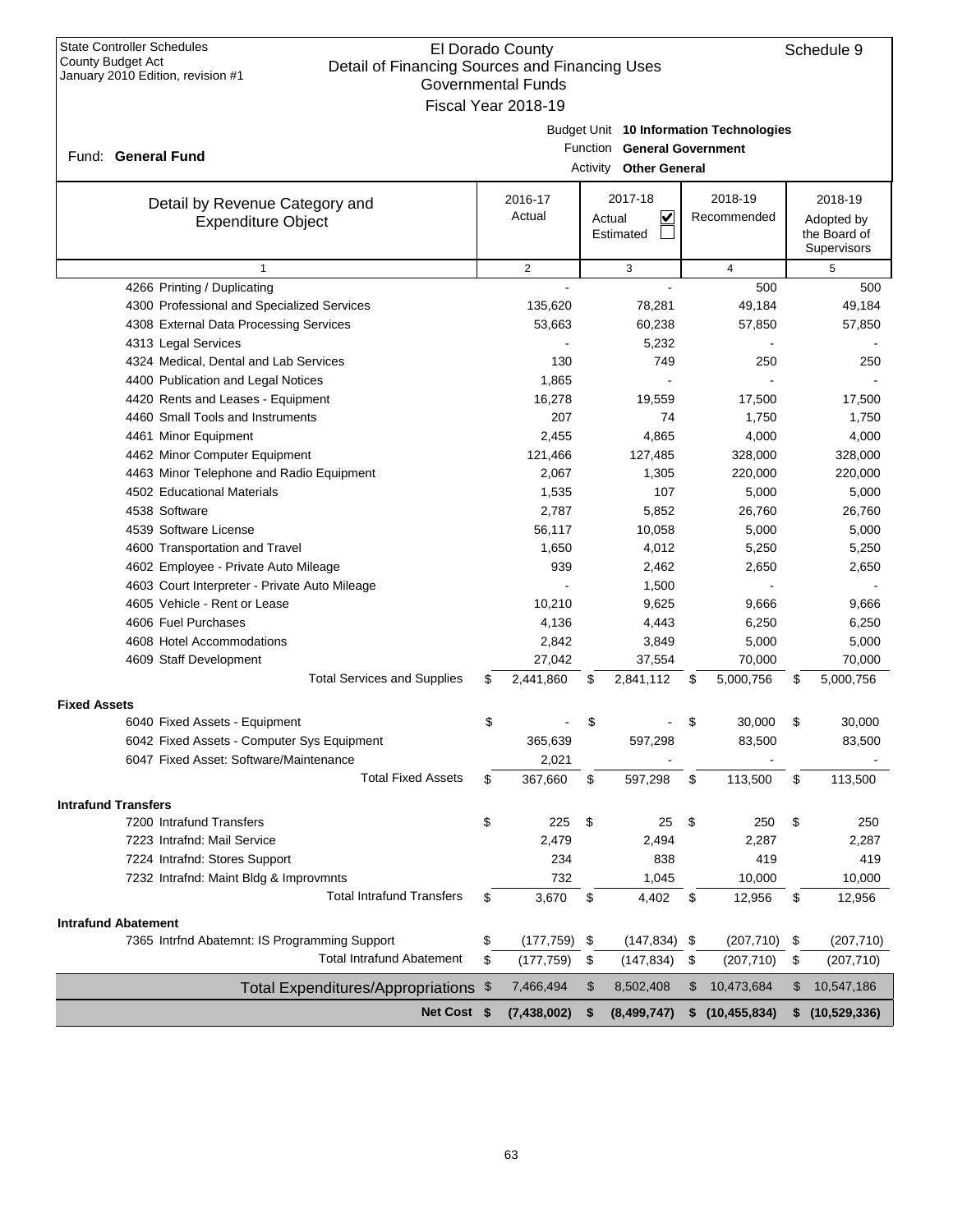| <b>State Controller Schedules</b><br>El Dorado County<br>Schedule 9<br><b>County Budget Act</b><br>Detail of Financing Sources and Financing Uses<br>January 2010 Edition, revision #1<br><b>Governmental Funds</b><br>Fiscal Year 2018-19 |                                                                                                          |                   |                |                                                        |                        |                  |                |                                                             |  |  |  |  |
|--------------------------------------------------------------------------------------------------------------------------------------------------------------------------------------------------------------------------------------------|----------------------------------------------------------------------------------------------------------|-------------------|----------------|--------------------------------------------------------|------------------------|------------------|----------------|-------------------------------------------------------------|--|--|--|--|
| Fund: Federal Forest Reserve                                                                                                                                                                                                               | Budget Unit 13 Federal Forest Reserve<br>Function General Government<br>Activity<br><b>Other General</b> |                   |                |                                                        |                        |                  |                |                                                             |  |  |  |  |
| Detail by Revenue Category and<br><b>Expenditure Object</b>                                                                                                                                                                                |                                                                                                          | 2016-17<br>Actual |                | 2017-18<br>$\blacktriangledown$<br>Actual<br>Estimated | 2018-19<br>Recommended |                  |                | 2018-19<br>Adopted by<br>the Board of<br><b>Supervisors</b> |  |  |  |  |
| $\mathbf{1}$                                                                                                                                                                                                                               |                                                                                                          | $\overline{2}$    | 3              |                                                        | 4                      |                  | 5              |                                                             |  |  |  |  |
| <b>Revenue from Use of Money and Property</b><br>0400 Interest<br>Total Revenue from Use of Money and Property                                                                                                                             | \$<br>\$                                                                                                 | 1,080<br>1,080    | \$<br>\$       | 1,289<br>1,289                                         | \$<br>\$               |                  | \$<br>\$       |                                                             |  |  |  |  |
| Intergovernmental Revenue - Federal<br>1070 Federal - Forest Reserve Revenue<br>Total Intergovernmental Revenue - Federal                                                                                                                  | \$<br>\$                                                                                                 |                   | \$<br>\$       | 112,748<br>112,748                                     | \$<br>\$               | 65.570<br>65,570 | \$<br>\$       | 65,570<br>65,570                                            |  |  |  |  |
| Total Revenue \$                                                                                                                                                                                                                           |                                                                                                          | 1,080             | \$             | 114,037                                                | \$                     | 65,570           | $\mathfrak{S}$ | 65,570                                                      |  |  |  |  |
| <b>Other Financing Uses</b><br>7000 Operating Transfers Out                                                                                                                                                                                | \$                                                                                                       | 65.570            | \$             | 65,570                                                 | \$                     | 65,570           | \$             | 65,570                                                      |  |  |  |  |
| <b>Total Other Financing Uses</b>                                                                                                                                                                                                          | \$                                                                                                       | 65,570            | \$             | 65,570                                                 | \$                     | 65,570           | \$             | 65,570                                                      |  |  |  |  |
| Total Expenditures/Appropriations \$                                                                                                                                                                                                       |                                                                                                          | 65,570            | $\mathfrak{L}$ | 65,570                                                 | $\mathfrak{S}$         | 65,570           | \$             | 65,570                                                      |  |  |  |  |
| Net Cost \$                                                                                                                                                                                                                                |                                                                                                          | (64, 490)         | \$             | 48.467                                                 | \$                     |                  |                |                                                             |  |  |  |  |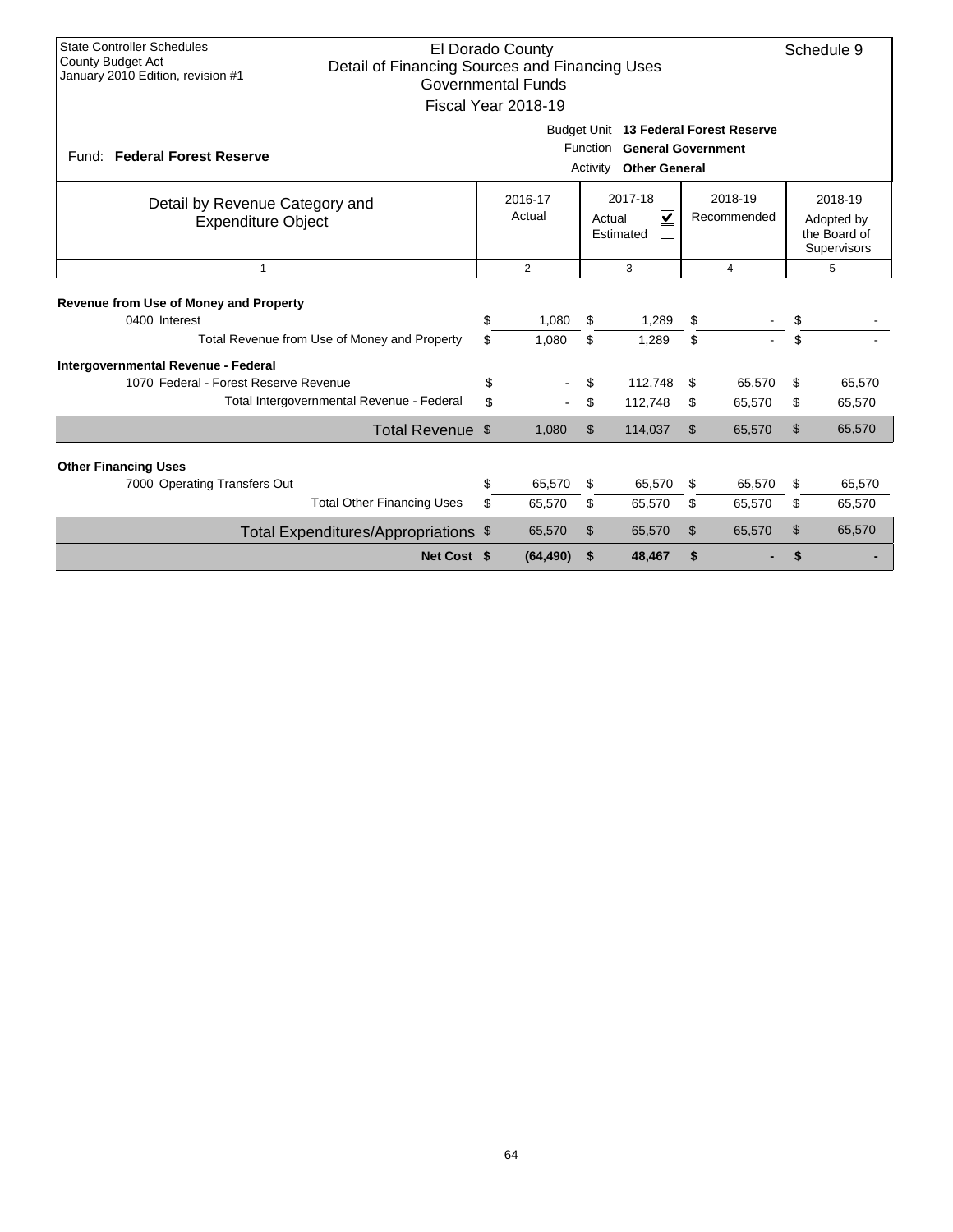| <b>State Controller Schedules</b><br>El Dorado County<br>Schedule 9<br><b>County Budget Act</b><br>Detail of Financing Sources and Financing Uses<br>January 2010 Edition, revision #1<br><b>Governmental Funds</b><br>Fiscal Year 2018-19             |         |                                                             |            |                                                             |          |                                                             |          |                                                             |  |  |
|--------------------------------------------------------------------------------------------------------------------------------------------------------------------------------------------------------------------------------------------------------|---------|-------------------------------------------------------------|------------|-------------------------------------------------------------|----------|-------------------------------------------------------------|----------|-------------------------------------------------------------|--|--|
| Fund: General Fund                                                                                                                                                                                                                                     |         |                                                             |            | Function General Government<br>Activity Other General       |          | Budget Unit 15 Gen Fund Other Operations                    |          |                                                             |  |  |
| Detail by Revenue Category and<br><b>Expenditure Object</b>                                                                                                                                                                                            |         | 2016-17<br>Actual                                           |            | 2017-18<br>V<br>Actual<br>Estimated                         |          | 2018-19<br>Recommended                                      |          | 2018-19<br>Adopted by<br>the Board of<br>Supervisors        |  |  |
| $\mathbf{1}$                                                                                                                                                                                                                                           |         | $\overline{2}$                                              |            | 3                                                           |          | $\overline{4}$                                              |          | 5                                                           |  |  |
| Taxes                                                                                                                                                                                                                                                  |         |                                                             |            |                                                             |          |                                                             |          |                                                             |  |  |
| 0100 Property Taxes - Current Secured<br>0110 Property Taxes - Current Unsecured<br>0120 Property Taxes - Prior Secured<br>0130 Property Taxes - Prior Unsecured<br>0140 Supplemental Property Taxes - Current                                         | S       | 61,333,358<br>1,105,891<br>(89, 207)<br>10,324<br>887,311   | \$         | 64,928,271<br>1,073,259<br>(2,629)<br>32,294<br>1,059,907   | \$       | 67,620,000<br>1,130,000<br>725,000                          | \$       | 67,620,000<br>1,130,000<br>725,000                          |  |  |
| 0150 Supplemental Property Taxes - Prior<br>0160 Sales and Use Tax<br>0162 In-Lieu Local Sales and Use Tax                                                                                                                                             |         | 457,737<br>12,196,131<br>(239, 302)                         |            | 496,724<br>12,354,530<br>(243, 757)                         |          | 425,000<br>12,440,000                                       |          | 425,000<br>12,440,000                                       |  |  |
| 0171 Hotel and Motel Occupancy Tax<br>0172 Property Transfer Tax<br>0174 Timber Yield Tax<br>0178 Tax Loss Reserve<br>0179 Property Tax In-Lieu of Vehicle License Fee                                                                                 |         | 3,303,886<br>2,642,637<br>40,930<br>2,901,688<br>18,837,241 |            | 3,703,862<br>3,085,417<br>92,809<br>2,639,885<br>19,965,541 |          | 3,350,000<br>2,600,000<br>65,000<br>2,800,000<br>20,960,000 |          | 3,350,000<br>2,600,000<br>65,000<br>2,800,000<br>20,960,000 |  |  |
| <b>Total Taxes</b>                                                                                                                                                                                                                                     |         | \$103,388,625                                               |            | \$109,186,114                                               |          | \$112,115,000                                               |          | \$112,115,000                                               |  |  |
| <b>Licenses, Permits and Franchises</b><br>0251 Franchise - Garbage<br>0252 Franchise - Cable                                                                                                                                                          | \$      | 824,135<br>1,015,790                                        | \$         | 870,569<br>854,962                                          | \$       | 840,000<br>880,000                                          | \$       | 840,000<br>880,000                                          |  |  |
| Total Licenses, Permits and Franchises                                                                                                                                                                                                                 | \$      | 1,839,925                                                   | \$         | 1,725,532                                                   | \$       | 1,720,000                                                   | \$       | 1,720,000                                                   |  |  |
| Fines, Forfeitures and Penalties                                                                                                                                                                                                                       |         |                                                             |            |                                                             |          |                                                             |          |                                                             |  |  |
| 0300 Vehicle Code Fines                                                                                                                                                                                                                                | \$      |                                                             | \$         | 15                                                          | \$       |                                                             | \$       |                                                             |  |  |
| 0328 Court Sno-park Prc 5091.15                                                                                                                                                                                                                        |         |                                                             |            | 3,375                                                       |          |                                                             |          |                                                             |  |  |
| 0360 Penalties and Costs on Delinquent Taxes                                                                                                                                                                                                           |         | 363,016                                                     |            | 509,235                                                     |          | 350,000                                                     |          | 350,000                                                     |  |  |
| Total Fines, Forfeitures and Penalties                                                                                                                                                                                                                 | \$      | 363,016                                                     | \$         | 512,625                                                     | \$       | 350,000                                                     | \$       | 350,000                                                     |  |  |
| Revenue from Use of Money and Property<br>0400 Interest<br>0401 Community Dev Block Grant Note                                                                                                                                                         | \$      | 383,084<br>180                                              | \$         | 856,367                                                     | \$       | 400,000                                                     | \$       | 400,000                                                     |  |  |
| Total Revenue from Use of Money and Property                                                                                                                                                                                                           | \$      | 383,264                                                     | \$         | 856,367                                                     | \$       | 400,000                                                     | \$       | 400,000                                                     |  |  |
| Intergovernmental Revenue - State<br>0540 State - Motor Vehicle In-lieu Tax<br>0820 State - Homeowners' Property Tax Relief<br>0881 State - Mandated Reimbursements<br>0908 State - Tobacco Settlement Fund<br>Total Intergovernmental Revenue - State | \$<br>S | 68,710<br>605,117<br>109,627<br>1,444,547<br>2,228,001      | - \$<br>\$ | 81,306<br>614,415<br>105,094<br>1,724,591<br>2,525,406      | \$<br>\$ | 60,000<br>610,000<br>100,000<br>1,700,000<br>2,470,000      | \$<br>\$ | 60,000<br>610,000<br>100,000<br>1,700,000<br>2,470,000      |  |  |
|                                                                                                                                                                                                                                                        |         |                                                             |            |                                                             |          |                                                             |          |                                                             |  |  |
| Intergovernmental Revenue - Federal<br>1054 Federal - U.S. Forest Serv - B. Santini<br>1080 Federal - Grazing Fee<br>1090 Federal - In-Lieu Taxes                                                                                                      | \$      | 1,400,000<br>108<br>523,824                                 | \$         | 96<br>1,047,437                                             | \$       | 450,000                                                     | \$       | 450,000                                                     |  |  |
| Total Intergovernmental Revenue - Federal                                                                                                                                                                                                              | \$      | 1,923,932                                                   | \$         | 1,047,533                                                   | \$       | 450,000                                                     | \$       | 450,000                                                     |  |  |
| <b>Revenue Other Governmental Agencies</b>                                                                                                                                                                                                             |         |                                                             |            |                                                             |          |                                                             |          |                                                             |  |  |
| 1200 Other - Governmental Agencies<br>1207 Shingle Springs Rancheria                                                                                                                                                                                   | \$      | 244,943<br>7,300,000                                        | \$         | 258,149<br>7,202,000                                        | \$       | 245,000<br>7,106,040                                        | \$       | 245,000<br>7,106,040                                        |  |  |
| <b>Total Revenue Other Governmental Agencies</b>                                                                                                                                                                                                       | \$      | 7,544,943                                                   | \$         | 7,460,149                                                   | \$       | 7,351,040                                                   | \$       | 7,351,040                                                   |  |  |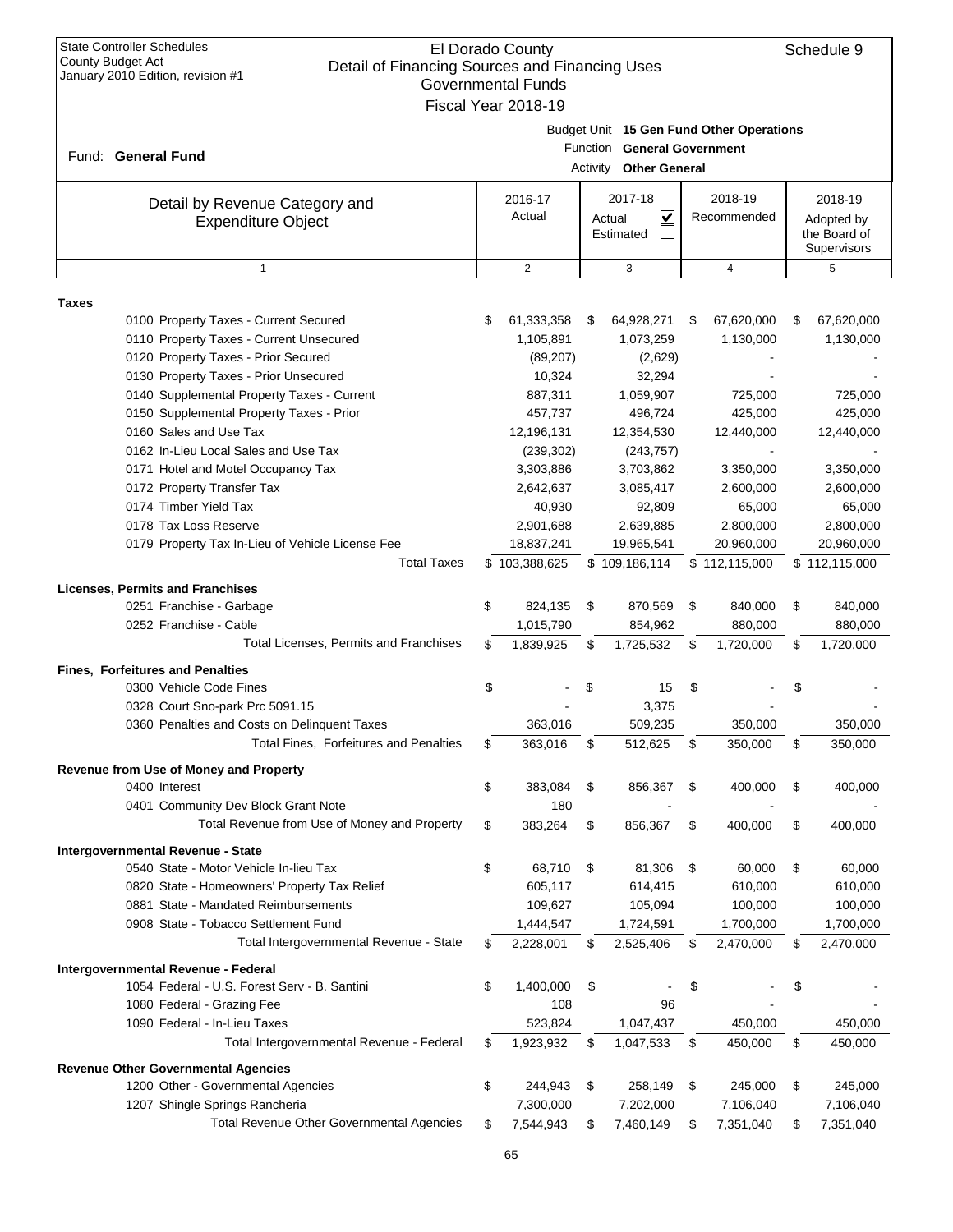| <b>State Controller Schedules</b><br><b>County Budget Act</b>                         |    | El Dorado County          |                                                                 |    |                                          |    | Schedule 9                 |
|---------------------------------------------------------------------------------------|----|---------------------------|-----------------------------------------------------------------|----|------------------------------------------|----|----------------------------|
| Detail of Financing Sources and Financing Uses<br>January 2010 Edition, revision #1   |    | <b>Governmental Funds</b> |                                                                 |    |                                          |    |                            |
|                                                                                       |    | Fiscal Year 2018-19       |                                                                 |    |                                          |    |                            |
|                                                                                       |    |                           |                                                                 |    |                                          |    |                            |
|                                                                                       |    |                           |                                                                 |    | Budget Unit 15 Gen Fund Other Operations |    |                            |
| Fund: General Fund                                                                    |    |                           | Function General Government<br><b>Other General</b><br>Activity |    |                                          |    |                            |
|                                                                                       |    |                           |                                                                 |    |                                          |    |                            |
| Detail by Revenue Category and                                                        |    | 2016-17                   | 2017-18                                                         |    | 2018-19                                  |    | 2018-19                    |
| <b>Expenditure Object</b>                                                             |    | Actual                    | V<br>Recommended<br>Actual                                      |    |                                          |    | Adopted by<br>the Board of |
|                                                                                       |    |                           | Estimated                                                       |    |                                          |    | Supervisors                |
| $\mathbf{1}$                                                                          |    | $\overline{2}$            | 3                                                               |    | 4                                        |    | 5                          |
| <b>Charges for Services</b>                                                           |    |                           |                                                                 |    |                                          |    |                            |
| 1300 Assessment and Tax Collection Fees                                               | \$ | 2,096,917                 | \$<br>1,819,174                                                 | \$ | 1,826,393                                | \$ | 1,826,393                  |
| 1380 Legal Services                                                                   |    |                           | 18,175                                                          |    |                                          |    |                            |
| 1600 Recording Fees                                                                   |    | 233,623                   | 203,576                                                         |    | 200,000                                  |    | 200,000                    |
| 1800 Interfund Revenue                                                                |    | 3,437,366                 | 3,921,601                                                       |    | 3,869,799                                |    | 3,869,799                  |
| <b>Total Charges for Services</b>                                                     | S  | 5,767,906                 | \$<br>5,962,526                                                 | \$ | 5,896,192                                | \$ | 5,896,192                  |
| <b>Miscellaneous Revenues</b>                                                         |    |                           |                                                                 |    |                                          |    |                            |
| 1940 Miscellaneous Revenue                                                            | \$ | 16,314                    | \$<br>1,212                                                     | \$ |                                          | \$ |                            |
| 1952 Unclaimed Cash                                                                   |    | 12,982                    | 32.645                                                          |    |                                          |    |                            |
| 1999 Special Revenue Clearing                                                         |    |                           | (368)                                                           |    |                                          |    |                            |
| <b>Total Miscellaneous Revenues</b>                                                   | \$ | 29,296                    | \$<br>33,489                                                    | \$ |                                          | \$ |                            |
| Total Revenue \$ 123,468,908                                                          |    |                           | \$129,309,740                                                   |    | \$130,752,232                            |    | \$130,752,232              |
|                                                                                       |    |                           |                                                                 |    |                                          |    |                            |
| <b>Salaries and Employee Benefits</b><br>3000 Permanent Employees / Elected Officials | \$ | 18,679                    | \$                                                              | S  | 20,000                                   | \$ | 20,000                     |
| <b>Total Salaries and Employee Benefits</b>                                           | \$ | 18,679                    | \$                                                              | \$ | 20,000                                   | \$ | 20,000                     |
|                                                                                       |    |                           |                                                                 |    |                                          |    |                            |
| <b>Services and Supplies</b><br>4221 Memberships - Legislative Advocacy               | \$ |                           | \$<br>35,580                                                    | \$ |                                          | \$ |                            |
| 4300 Professional and Specialized Services                                            |    | 133,591                   | 141,171                                                         |    | 130,000                                  |    | 200,000                    |
| 4421 Security System                                                                  |    |                           |                                                                 |    | 45,000                                   |    | 45,000                     |
| 4501 Special Projects                                                                 |    |                           |                                                                 |    | 836,194                                  |    | 836,194                    |
| <b>Total Services and Supplies</b>                                                    | \$ | 133,591                   | \$<br>176,751                                                   | \$ | 1,011,194                                | \$ | 1,081,194                  |
| <b>Other Charges</b>                                                                  |    |                           |                                                                 |    |                                          |    |                            |
| 5240 Contribution To Non-county Governmental                                          | \$ | 4,417,524                 | \$<br>3,589,856                                                 | \$ | 3,039,992                                | \$ | 3,039,992                  |
| <b>Total Other Charges</b>                                                            | \$ | 4,417,524                 | \$<br>3,589,856                                                 | \$ | 3,039,992                                | \$ | 3,039,992                  |
| <b>Other Financing Uses</b>                                                           |    |                           |                                                                 |    |                                          |    |                            |
| 7000 Operating Transfers Out                                                          | \$ | 13,877,176                | \$<br>19,495,303                                                | \$ | 16,494,075                               | \$ | 16,494,075                 |
| <b>Total Other Financing Uses</b>                                                     | \$ | 13,877,176                | \$<br>19,495,303                                                | \$ | 16,494,075                               | \$ | 16,494,075                 |
| <b>Intrafund Abatement</b>                                                            |    |                           |                                                                 |    |                                          |    |                            |
| 7350 Intrfnd Abatemnt: Only General Fund                                              | \$ | $(2,092,943)$ \$          | $(3,021,752)$ \$                                                |    | (3,001,234)                              | \$ | (3,001,234)                |
| 7351 Intrfnd Abatemnt: Social Services                                                |    | (2,759,510)               | (3,029,228)                                                     |    | (2,705,246)                              |    | (2,705,246)                |
| 7367 Intrfnd Abatemnt: Child Support Services                                         |    | (337, 901)                | (277, 677)                                                      |    | (272, 727)                               |    | (272, 727)                 |
| <b>Total Intrafund Abatement</b>                                                      | \$ | (5, 190, 354)             | \$<br>(6,328,657)                                               | \$ | (5,979,207)                              | \$ | (5,979,207)                |
| <b>Appropriations for Contingencies</b>                                               |    |                           |                                                                 |    |                                          |    |                            |
| 7700 Contingency                                                                      | \$ |                           | \$                                                              | \$ | 5,500,000                                | \$ | 7,109,909                  |
| <b>Total Appropriations for Contingencies</b>                                         | \$ |                           | \$                                                              | \$ | 5,500,000                                | \$ | 7,109,909                  |
| <b>Total Expenditures/Appropriations</b>                                              | \$ | 13,256,616                | \$<br>16,933,253                                                | \$ | 20,086,054                               | \$ | 21,765,963                 |
| <b>Net Cost</b>                                                                       |    | \$110,212,292             | \$112,376,487                                                   |    | \$110,666,178                            |    | \$108,986,269              |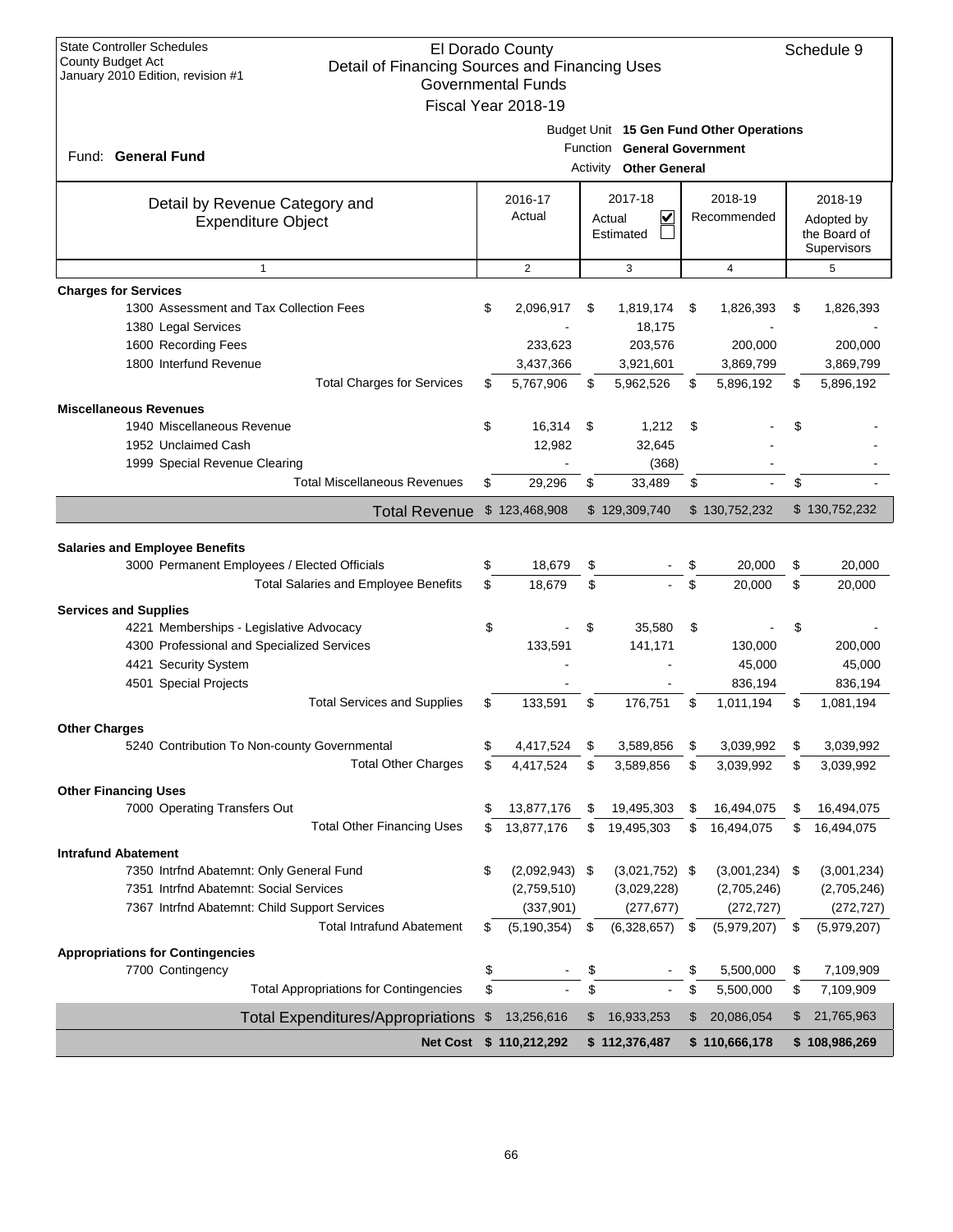| <b>State Controller Schedules</b><br>El Dorado County<br><b>County Budget Act</b><br>Detail of Financing Sources and Financing Uses<br>January 2010 Edition, revision #1<br><b>Governmental Funds</b><br>Fiscal Year 2018-19 |    |                   | Schedule 9 |                                                                                          |      |                        |    |                                                      |
|------------------------------------------------------------------------------------------------------------------------------------------------------------------------------------------------------------------------------|----|-------------------|------------|------------------------------------------------------------------------------------------|------|------------------------|----|------------------------------------------------------|
| Fund: General Fund                                                                                                                                                                                                           |    |                   |            | Budget Unit 18 Recorder/Clerk<br>Function Public Protection<br>Activity Other Protection |      |                        |    |                                                      |
| Detail by Revenue Category and<br><b>Expenditure Object</b>                                                                                                                                                                  |    | 2016-17<br>Actual | Actual     | 2017-18<br>V<br>Estimated                                                                |      | 2018-19<br>Recommended |    | 2018-19<br>Adopted by<br>the Board of<br>Supervisors |
| $\mathbf{1}$                                                                                                                                                                                                                 |    | 2                 |            | 3                                                                                        |      | 4                      |    | 5                                                    |
| Taxes                                                                                                                                                                                                                        |    |                   |            |                                                                                          |      |                        |    |                                                      |
| 0172 Property Transfer Tax                                                                                                                                                                                                   |    |                   |            | 149                                                                                      |      |                        |    |                                                      |
| <b>Total Taxes</b>                                                                                                                                                                                                           | \$ |                   | \$         | 149                                                                                      | \$   |                        |    |                                                      |
| <b>Licenses, Permits and Franchises</b>                                                                                                                                                                                      |    |                   |            |                                                                                          |      |                        |    |                                                      |
| 0261 Marriage License                                                                                                                                                                                                        | \$ | 89,845            | \$         | 84,898                                                                                   | \$   | 85,000                 | \$ | 85,000                                               |
| Total Licenses, Permits and Franchises                                                                                                                                                                                       | \$ | 89,845            | \$         | 84,898                                                                                   | \$   | 85,000                 | \$ | 85,000                                               |
| Intergovernmental Revenue - State<br>0881 State - Mandated Reimbursements                                                                                                                                                    | \$ | 8,121             | \$         |                                                                                          | \$   |                        | \$ |                                                      |
| 0913 State - Prop 41<br>Total Intergovernmental Revenue - State                                                                                                                                                              | \$ | 8,121             | \$         |                                                                                          | \$   | 621,206<br>621,206     | \$ | 621,206<br>621,206                                   |
|                                                                                                                                                                                                                              |    |                   |            |                                                                                          |      |                        |    |                                                      |
| Intergovernmental Revenue - Federal<br>1100 Federal - Other                                                                                                                                                                  | \$ | 242               | \$         |                                                                                          |      |                        |    |                                                      |
| 1125 Federal - HAVA                                                                                                                                                                                                          |    | 7,424             |            |                                                                                          | \$   |                        |    |                                                      |
| 1126 Federal - HAVA (Sec 261)                                                                                                                                                                                                |    | (54)              |            |                                                                                          |      |                        |    |                                                      |
| Total Intergovernmental Revenue - Federal                                                                                                                                                                                    | \$ | 7,611             | \$         |                                                                                          | \$   |                        |    |                                                      |
|                                                                                                                                                                                                                              |    |                   |            |                                                                                          |      |                        |    |                                                      |
| <b>Charges for Services</b><br>1360 Election Services                                                                                                                                                                        | \$ | 482,583           | \$         |                                                                                          | \$   |                        | S  |                                                      |
| 1600 Recording Fees                                                                                                                                                                                                          |    | 778,579           |            | 679,829                                                                                  |      | 810,000                |    | 810,000                                              |
| 1604 Recording Fees CD Reproduction                                                                                                                                                                                          |    | 13,340            |            | 15,040                                                                                   |      | 10,000                 |    | 10,000                                               |
| <b>Total Charges for Services</b>                                                                                                                                                                                            | S  | 1,274,502         | \$         | 694,869                                                                                  | \$   | 820,000                | \$ | 820,000                                              |
| <b>Miscellaneous Revenues</b>                                                                                                                                                                                                |    |                   |            |                                                                                          |      |                        |    |                                                      |
| 1940 Miscellaneous Revenue                                                                                                                                                                                                   |    | 286,382           |            | 424,240                                                                                  |      | 280,000                |    | 280,000                                              |
| <b>Total Miscellaneous Revenues</b>                                                                                                                                                                                          | \$ | 286,382           | \$         | 424,240                                                                                  | \$   | 280,000                | \$ | 280,000                                              |
| <b>Other Financing Sources</b>                                                                                                                                                                                               |    |                   |            |                                                                                          |      |                        |    |                                                      |
| 2020 Operating Transfers In                                                                                                                                                                                                  | \$ | 42,297            | \$         | 52,367                                                                                   | - \$ | 93,000                 | \$ | 93,000                                               |
| 2028 Operating Transfers In: Computer Recording                                                                                                                                                                              |    | 200,000           |            | 200,000                                                                                  |      | 352,975                |    | 352,975                                              |
| 2029 Operating Transfers In: Micrographics                                                                                                                                                                                   |    | 182,863           |            | 216,397                                                                                  |      | 250,000                |    | 250,000                                              |
| 2030 Operating Transfers In: Vital Statistics                                                                                                                                                                                |    | 25,000            |            | 30,000                                                                                   |      | 40,000                 |    | 40,000                                               |
| 2031 Operating Transfers In: License Notary                                                                                                                                                                                  |    | 1,000             |            | 1,000                                                                                    |      | 1,000                  |    | 1,000                                                |
| <b>Total Other Financing Sources</b>                                                                                                                                                                                         | \$ | 451,160           | \$         | 499,764                                                                                  | \$   | 736,975                | \$ | 736,975                                              |
| Total Revenue \$                                                                                                                                                                                                             |    | 2,117,621         | \$         | 1,703,920                                                                                | \$   | 2,543,181              | \$ | 2,543,181                                            |
|                                                                                                                                                                                                                              |    |                   |            |                                                                                          |      |                        |    |                                                      |
| <b>Salaries and Employee Benefits</b><br>3000 Permanent Employees / Elected Officials                                                                                                                                        | \$ | 1,346,499         | \$         | 700,495                                                                                  | \$   | 828,750                | \$ | 828,750                                              |
| 3001 Temporary Employees                                                                                                                                                                                                     |    | 88,093            |            | 3,898                                                                                    |      | 15,460                 |    | 15,460                                               |
| 3002 Overtime                                                                                                                                                                                                                |    | 8,791             |            | 1,907                                                                                    |      | 1,500                  |    | 1,500                                                |
| 3004 Other Compensation                                                                                                                                                                                                      |    | 10,529            |            | 37,613                                                                                   |      | 15,500                 |    | 15,500                                               |
| 3005 Tahoe Differential                                                                                                                                                                                                      |    | 4,818             |            | 3,600                                                                                    |      | 4,800                  |    | 4,800                                                |
| 3020 Employer Share - Employee Retirement                                                                                                                                                                                    |    | 289,051           |            | 179,557                                                                                  |      | 205,086                |    | 205,086                                              |
| 3022 Employer Share - Medi Care                                                                                                                                                                                              |    | 18,881            |            | 10,077                                                                                   |      | 12,133                 |    | 12,133                                               |
| 3040 Employer Share - Health Insurance                                                                                                                                                                                       |    | 349,381           |            | 255,287                                                                                  |      | 331,810                |    | 331,810                                              |
| 3041 Employer Share - Unemployment Insurance                                                                                                                                                                                 |    |                   |            |                                                                                          |      | 2,451                  |    | 2,451                                                |
| 3042 Employer Share - Long Term Disab Insurance                                                                                                                                                                              |    | 2,197             |            | 1,207                                                                                    |      | 1,998                  |    | 1,998                                                |
|                                                                                                                                                                                                                              |    | 67                |            |                                                                                          |      |                        |    |                                                      |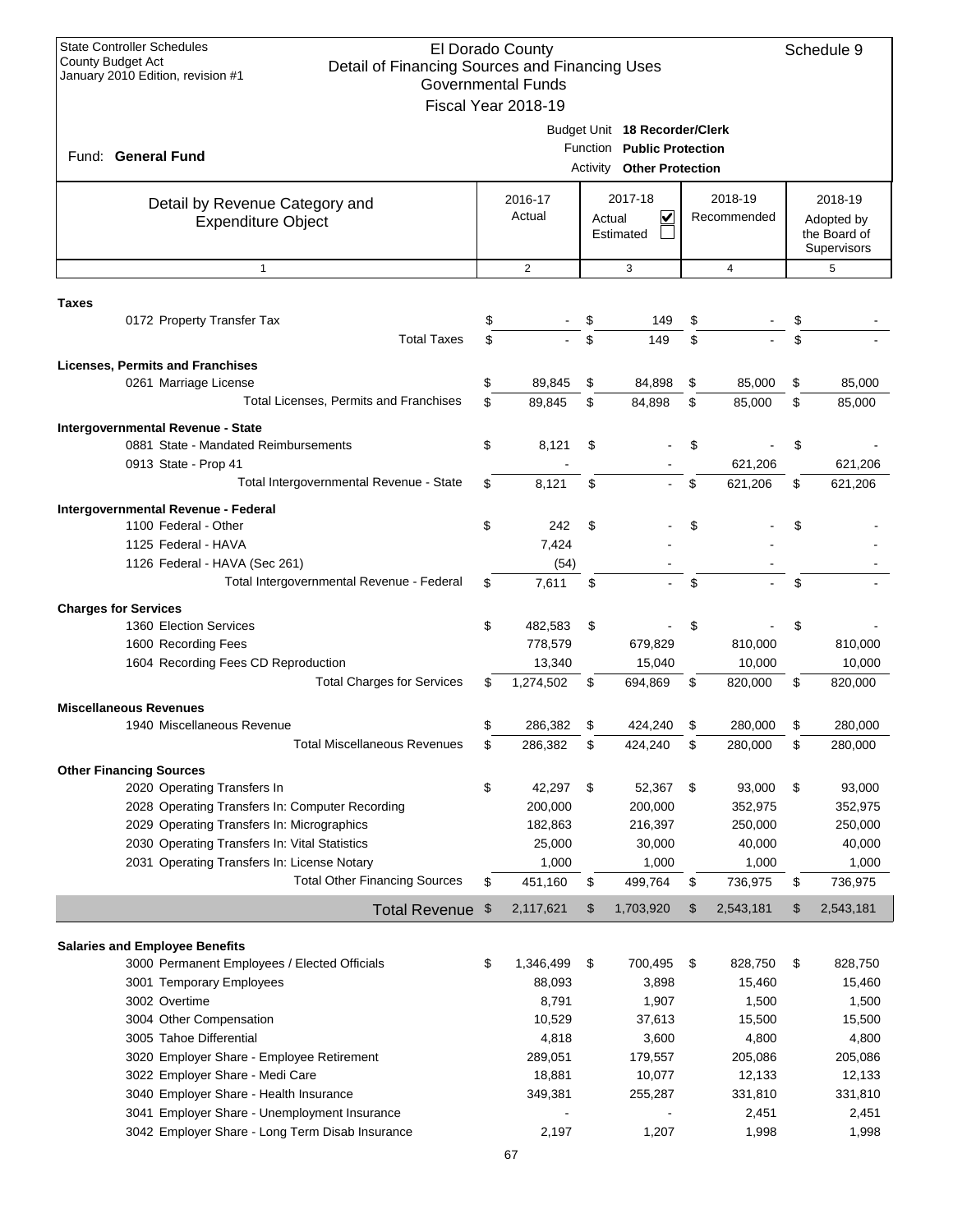| <b>State Controller Schedules</b><br><b>County Budget Act</b><br>Detail of Financing Sources and Financing Uses<br>January 2010 Edition, revision #1 | El Dorado County<br><b>Governmental Funds</b><br>Fiscal Year 2018-19 |        |                                                                                          |                        | Schedule 9                                           |
|------------------------------------------------------------------------------------------------------------------------------------------------------|----------------------------------------------------------------------|--------|------------------------------------------------------------------------------------------|------------------------|------------------------------------------------------|
| Fund: General Fund                                                                                                                                   |                                                                      |        | Budget Unit 18 Recorder/Clerk<br>Function Public Protection<br>Activity Other Protection |                        |                                                      |
| Detail by Revenue Category and<br><b>Expenditure Object</b>                                                                                          | 2016-17<br>Actual                                                    | Actual | 2017-18<br>V<br>Estimated                                                                | 2018-19<br>Recommended | 2018-19<br>Adopted by<br>the Board of<br>Supervisors |
| $\mathbf{1}$                                                                                                                                         | 2                                                                    |        | 3                                                                                        | $\overline{4}$         | 5                                                    |
| 3043 Employer Share - Deferred Compensation                                                                                                          | 8,975                                                                |        | 4,504                                                                                    | 3,384                  | 3,384                                                |
| 3046 Retiree Health - Defined Contributions                                                                                                          | 24,726                                                               |        | 16,148                                                                                   | 16,160                 | 16,160                                               |
| 3060 Employer Share - Workers' Compensation                                                                                                          | 16,654                                                               |        | 14,988                                                                                   | 21,823                 | 21,823                                               |
| 3080 Flexible Benefits                                                                                                                               | 1,647                                                                |        | 1,407                                                                                    | 12,577                 | 12,577                                               |
| <b>Total Salaries and Employee Benefits</b>                                                                                                          | \$<br>2,170,244                                                      | \$     | 1,230,687                                                                                | \$<br>1,473,432        | \$<br>1,473,432                                      |
| <b>Services and Supplies</b>                                                                                                                         |                                                                      |        |                                                                                          |                        |                                                      |
| 4040 Telephone Company Vendor Payments                                                                                                               | \$<br>483                                                            | \$     |                                                                                          | \$<br>500              | \$<br>500                                            |
| 4041 Cnty Pass thru Telephone Chrges to Depts                                                                                                        | 1,778                                                                |        | 687                                                                                      |                        |                                                      |
| 4080 Household Expense                                                                                                                               | 555                                                                  |        | 286                                                                                      | 300                    | 300                                                  |
| 4100 Insurance - Premium                                                                                                                             | 11,257                                                               |        | 5,999                                                                                    | 5,235                  | 5,235                                                |
| 4140 Maintenance - Equipment                                                                                                                         | 5,946                                                                |        | 4,291                                                                                    | 6,500                  | 6,500                                                |
| 4141 Maintenance - Office Equipment                                                                                                                  |                                                                      |        |                                                                                          | 100                    | 100                                                  |
| 4144 Maintenance - Computer System Supplies                                                                                                          | 98,683                                                               |        | 28,357                                                                                   | 66,260                 | 66,260                                               |
| 4221 Memberships - Legislative Advocacy                                                                                                              | 2,450                                                                |        | 1,650                                                                                    | 1,500                  | 1,500                                                |
| 4260 Office Expense                                                                                                                                  | 15,423                                                               |        | 16,625                                                                                   | 16,000                 | 16,000                                               |
| 4261 Postage                                                                                                                                         | 50,757                                                               |        | 15,051                                                                                   | 20,000                 | 20,000                                               |
| 4263 Subscription / Newspaper / Journals                                                                                                             | 520                                                                  |        | 94                                                                                       | 150                    | 150                                                  |
| 4264 Books / Manuals                                                                                                                                 | 427                                                                  |        | 287                                                                                      | 500                    | 500                                                  |
| 4265 Law Books                                                                                                                                       | 590                                                                  |        |                                                                                          |                        |                                                      |
| 4266 Printing / Duplicating                                                                                                                          | 24,440                                                               |        |                                                                                          |                        |                                                      |
| 4300 Professional and Specialized Services                                                                                                           | 82,112                                                               |        | 49,143                                                                                   | 133,710                | 133,710                                              |
| 4307 Microfilm Services                                                                                                                              |                                                                      |        | 12,173                                                                                   | 1,200                  | 1,200                                                |
| 4400 Publication and Legal Notices                                                                                                                   | 2,356                                                                |        | 300                                                                                      |                        |                                                      |
| 4420 Rents and Leases - Equipment                                                                                                                    | 12,283                                                               |        | 5,789                                                                                    | 5,220                  | 5,220                                                |
| 4440 Rent & Lease - Building/Improvements                                                                                                            | 900                                                                  |        | $\overline{\phantom{a}}$                                                                 |                        |                                                      |
| 4460 Small Tools and Instruments                                                                                                                     |                                                                      |        |                                                                                          | 100                    | 100                                                  |
| 4461 Minor Equipment                                                                                                                                 | 764                                                                  |        | 438                                                                                      | 500                    | 500                                                  |
| 4462 Minor Computer Equipment                                                                                                                        | 3,463                                                                |        |                                                                                          | 2,600                  | 2,600                                                |
| 4500 Special Departmental Expense                                                                                                                    | 78,068                                                               |        | 1,698                                                                                    | 150,252                | 150,252                                              |
| 4531 Precinct Board Compensation                                                                                                                     | 50,733                                                               |        |                                                                                          |                        |                                                      |
| 4538 Software                                                                                                                                        |                                                                      |        |                                                                                          | 500                    | 500                                                  |
| 4539 Software License                                                                                                                                | 45,178                                                               |        |                                                                                          |                        |                                                      |
| 4600 Transportation and Travel                                                                                                                       | 369                                                                  |        | 194                                                                                      | 900                    | 900                                                  |
| 4602 Employee - Private Auto Mileage                                                                                                                 | 1,976                                                                |        | 215                                                                                      | 700                    | 700                                                  |
| 4605 Vehicle - Rent or Lease                                                                                                                         | 1,878                                                                |        | 333                                                                                      | 400                    | 400                                                  |
| 4606 Fuel Purchases                                                                                                                                  | 424                                                                  |        | 87                                                                                       | 100                    | 100                                                  |
| 4608 Hotel Accommodations                                                                                                                            | 2,315                                                                |        | 847                                                                                      | 2,500                  | 2,500                                                |
| 4609 Staff Development                                                                                                                               | 3,365                                                                |        | 1,380                                                                                    | 2,500                  | 2,500                                                |
| <b>Total Services and Supplies</b>                                                                                                                   | \$<br>499,491                                                        | \$     | 145,921                                                                                  | \$<br>418,227          | \$<br>418,227                                        |
|                                                                                                                                                      |                                                                      |        |                                                                                          |                        |                                                      |
| <b>Other Financing Uses</b>                                                                                                                          |                                                                      |        |                                                                                          |                        |                                                      |
| 7000 Operating Transfers Out                                                                                                                         | \$<br>15,366                                                         | \$     |                                                                                          | \$                     | \$                                                   |
| <b>Total Other Financing Uses</b>                                                                                                                    | \$<br>15,366                                                         | \$     |                                                                                          | \$                     | \$                                                   |
| <b>Intrafund Transfers</b>                                                                                                                           |                                                                      |        |                                                                                          |                        |                                                      |
| 7200 Intrafund Transfers                                                                                                                             | \$<br>266                                                            | \$     | 25                                                                                       | \$                     | \$                                                   |
| 7210 Intrafnd: Collections                                                                                                                           | 8                                                                    |        | 8                                                                                        |                        |                                                      |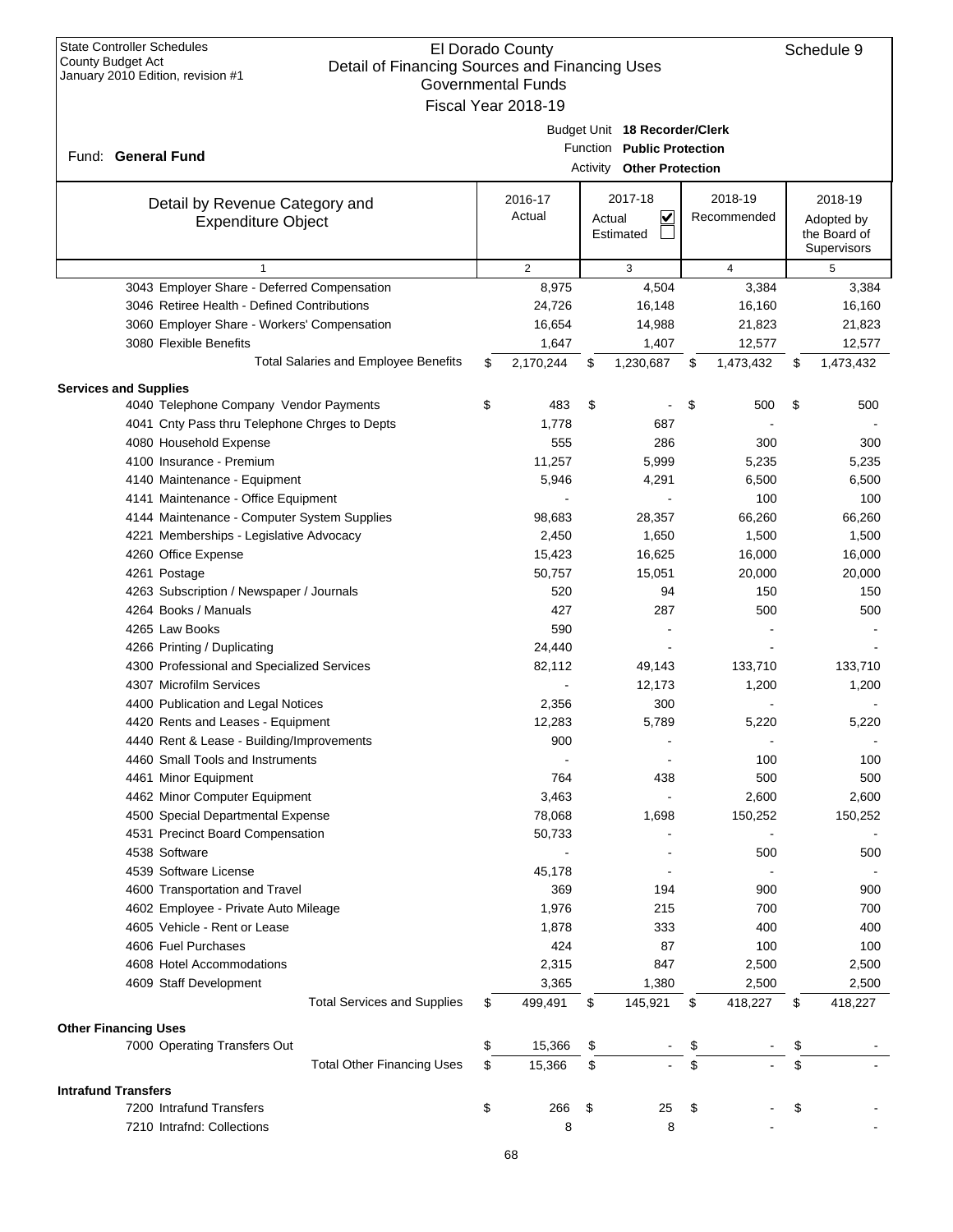| <b>State Controller Schedules</b><br>County Budget Act<br>January 2010 Edition, revision #1 | Detail of Financing Sources and Financing Uses | El Dorado County<br>Governmental Funds<br>Fiscal Year 2018-19 |                             |                                                                          |    |                        |    | Schedule 9                                           |
|---------------------------------------------------------------------------------------------|------------------------------------------------|---------------------------------------------------------------|-----------------------------|--------------------------------------------------------------------------|----|------------------------|----|------------------------------------------------------|
| Fund: General Fund                                                                          |                                                | <b>Budget Unit</b>                                            | <b>Function</b><br>Activity | 18 Recorder/Clerk<br><b>Public Protection</b><br><b>Other Protection</b> |    |                        |    |                                                      |
| Detail by Revenue Category and<br><b>Expenditure Object</b>                                 |                                                | 2016-17<br>Actual                                             |                             | 2017-18<br>V<br>Actual<br>Estimated                                      |    | 2018-19<br>Recommended |    | 2018-19<br>Adopted by<br>the Board of<br>Supervisors |
|                                                                                             |                                                | $\overline{2}$                                                |                             | 3                                                                        |    | 4                      |    | 5                                                    |
| 7223 Intrafnd: Mail Service                                                                 |                                                | 12,438                                                        |                             | 9,050                                                                    |    | 8,080                  |    | 8,080                                                |
| 7224 Intrafnd: Stores Support                                                               |                                                | 1,111                                                         |                             | 628                                                                      |    | 944                    |    | 944                                                  |
| 7231 Intrafnd: IS Programming Support                                                       |                                                | 24                                                            |                             | 168                                                                      |    |                        |    |                                                      |
| 7232 Intrafnd: Maint Bldg & Improvmnts                                                      |                                                | 902                                                           |                             | 715                                                                      |    | 500                    |    | 500                                                  |
|                                                                                             | <b>Total Intrafund Transfers</b>               | \$<br>14,749                                                  | \$                          | 10,594                                                                   | \$ | 9,524                  | S  | 9,524                                                |
|                                                                                             | Total Expenditures/Appropriations \$           | 2,699,850                                                     | \$                          | 1,387,202                                                                | \$ | 1,901,183              | \$ | 1,901,183                                            |
|                                                                                             | Net Cost \$                                    | (582, 229)                                                    | S                           | 316,717                                                                  | S  | 641,998                | S  | 641,998                                              |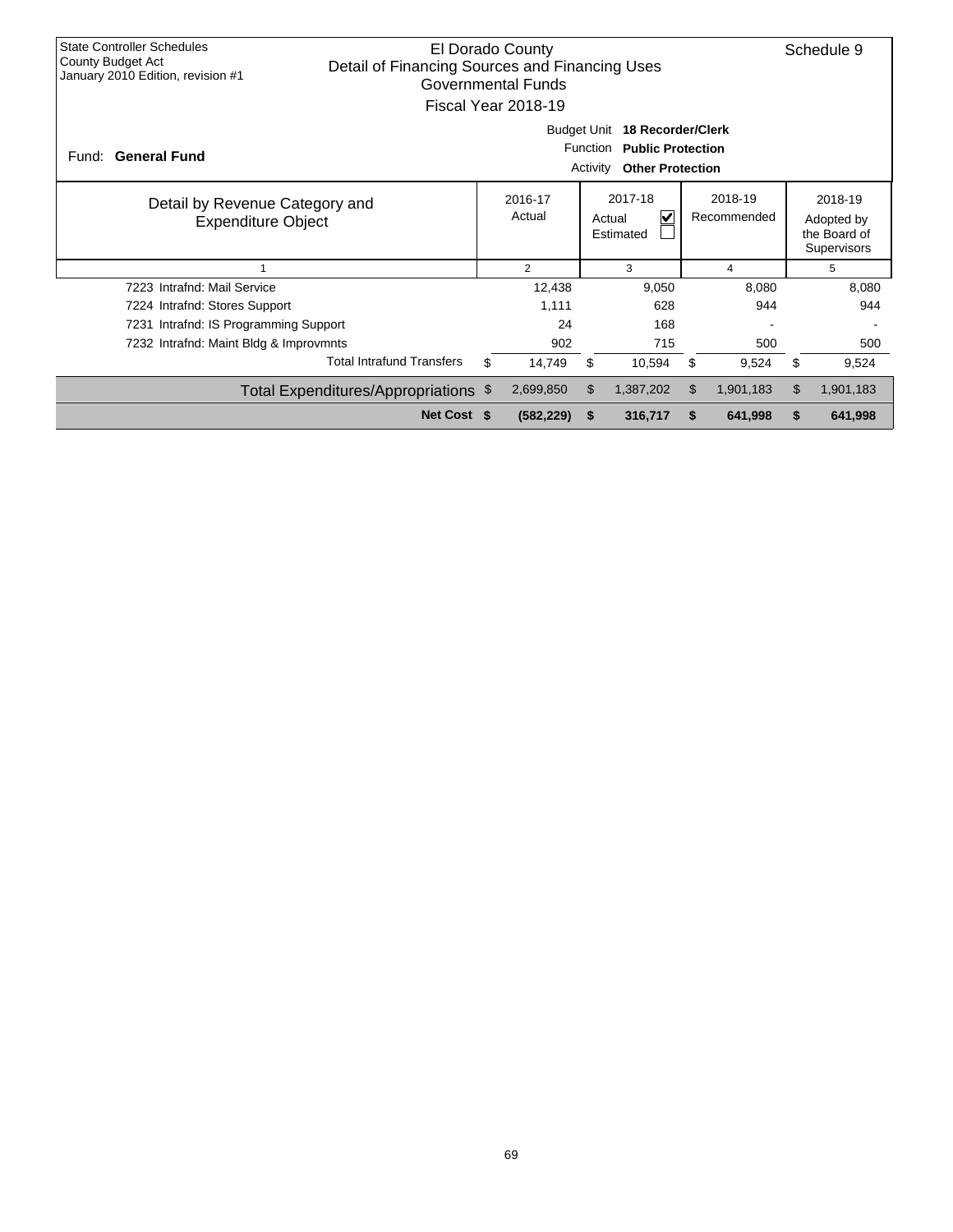| <b>State Controller Schedules</b><br><b>County Budget Act</b><br>Detail of Financing Sources and Financing Uses<br>January 2010 Edition, revision #1 | El Dorado County<br><b>Governmental Funds</b> |                |           |                                                   |                |               | Schedule 9                  |
|------------------------------------------------------------------------------------------------------------------------------------------------------|-----------------------------------------------|----------------|-----------|---------------------------------------------------|----------------|---------------|-----------------------------|
|                                                                                                                                                      | Fiscal Year 2018-19                           |                |           |                                                   |                |               |                             |
|                                                                                                                                                      |                                               |                |           | Budget Unit 19 Elections                          |                |               |                             |
| Fund: General Fund                                                                                                                                   |                                               |                |           | Function General Government<br>Activity Elections |                |               |                             |
|                                                                                                                                                      |                                               |                |           |                                                   |                |               |                             |
| Detail by Revenue Category and                                                                                                                       | 2016-17                                       |                |           | 2017-18                                           |                | 2018-19       | 2018-19                     |
| <b>Expenditure Object</b>                                                                                                                            | Actual                                        |                | Actual    | $\checkmark$                                      |                | Recommended   | Adopted by                  |
|                                                                                                                                                      |                                               |                | Estimated |                                                   |                |               | the Board of<br>Supervisors |
| $\mathbf{1}$                                                                                                                                         | $\overline{2}$                                |                |           | 3                                                 | $\overline{4}$ |               | 5                           |
|                                                                                                                                                      |                                               |                |           |                                                   |                |               |                             |
| Intergovernmental Revenue - State                                                                                                                    |                                               |                |           |                                                   |                |               |                             |
| 0881 State - Mandated Reimbursements                                                                                                                 | \$                                            |                | \$        | 5,224                                             | \$             | 3,000         | \$<br>3,000                 |
| 0913 State - Prop 41                                                                                                                                 |                                               |                |           |                                                   |                | 621,206       | 621,206                     |
| Total Intergovernmental Revenue - State                                                                                                              | \$                                            |                | \$        | 5,224                                             | \$             | 624,206       | \$<br>624,206               |
| Intergovernmental Revenue - Federal                                                                                                                  |                                               |                |           |                                                   |                |               |                             |
| 1125 Federal - HAVA                                                                                                                                  | \$                                            |                | \$        |                                                   | \$             | 226,633       | \$<br>226,633               |
| 1126 Federal - HAVA (Sec 261)                                                                                                                        |                                               |                |           |                                                   |                | 20,000        | 20,000                      |
| Total Intergovernmental Revenue - Federal                                                                                                            | \$                                            |                | \$        |                                                   | \$             | 246,633       | \$<br>246,633               |
| <b>Charges for Services</b>                                                                                                                          |                                               |                |           |                                                   |                |               |                             |
| 1360 Election Services                                                                                                                               | \$                                            |                | \$        | 60,646                                            | \$             | 300,000       | \$<br>300,000               |
| 1361 Candidate Filing Fee                                                                                                                            |                                               |                |           | 45,367                                            |                | 30,000        | 30,000                      |
| <b>Total Charges for Services</b>                                                                                                                    | \$                                            |                | \$        | 106,013                                           | \$             | 330,000       | \$<br>330,000               |
| Total Revenue \$                                                                                                                                     |                                               |                | \$        | 111,238                                           | $\mathfrak{S}$ | 1,200,839     | \$<br>1,200,839             |
|                                                                                                                                                      |                                               |                |           |                                                   |                |               |                             |
| <b>Salaries and Employee Benefits</b>                                                                                                                |                                               |                |           |                                                   |                |               |                             |
| 3000 Permanent Employees / Elected Officials                                                                                                         | \$                                            |                | \$        | 494,971                                           | \$             | 531,912       | \$<br>531,912               |
| 3001 Temporary Employees                                                                                                                             |                                               |                |           | 63,181                                            |                | 85,000        | 85,000                      |
| 3002 Overtime                                                                                                                                        |                                               |                |           | 10,295                                            |                | 8,000         | 8,000                       |
| 3004 Other Compensation                                                                                                                              |                                               |                |           | 20,040                                            |                |               |                             |
| 3020 Employer Share - Employee Retirement                                                                                                            |                                               |                |           | 116,504                                           |                | 128,328       | 128,328                     |
| 3022 Employer Share - Medi Care                                                                                                                      |                                               |                |           | 7,062                                             |                | 6,413         | 6,413                       |
| 3040 Employer Share - Health Insurance                                                                                                               |                                               |                |           | 63,855                                            |                | 72,776        | 72,776                      |
| 3041 Employer Share - Unemployment Insurance                                                                                                         |                                               |                |           |                                                   |                | 1,574         | 1,574                       |
| 3042 Employer Share - Long Term Disab Insurance                                                                                                      |                                               |                |           | 857                                               |                | 1,330         | 1,330                       |
| 3043 Employer Share - Deferred Compensation                                                                                                          |                                               |                |           | 4,504                                             |                | 3,364         | 3,364                       |
| 3046 Retiree Health - Defined Contributions                                                                                                          |                                               |                |           | 10,765                                            |                | 10,774        | 10,774                      |
| 3060 Employer Share - Workers' Compensation                                                                                                          |                                               |                |           | 9,992                                             |                | 14,549        | 14,549                      |
| 3080 Flexible Benefits                                                                                                                               |                                               |                |           | 446                                               |                | 11,500        | 11,500                      |
| <b>Total Salaries and Employee Benefits</b>                                                                                                          | \$                                            | $\blacksquare$ | \$        | 802,471                                           | \$             | 875,520       | \$<br>875,520               |
| <b>Services and Supplies</b>                                                                                                                         |                                               |                |           |                                                   |                |               |                             |
| 4040 Telephone Company Vendor Payments                                                                                                               | \$                                            |                | \$        | 762                                               | \$             | 780           | \$<br>780                   |
| 4041 Cnty Pass thru Telephone Chrges to Depts                                                                                                        |                                               |                |           | 1,029                                             |                | 1,150         | 1,150                       |
| 4080 Household Expense                                                                                                                               |                                               |                |           | 83                                                |                | 200           | 200                         |
| 4100 Insurance - Premium                                                                                                                             |                                               |                |           | 3,999                                             |                | 3,490         | 3,490                       |
| 4141 Maintenance - Office Equipment                                                                                                                  |                                               |                |           | 408                                               |                | 1,800         | 1,800                       |
| 4143 Maintenance - Service Contracts                                                                                                                 |                                               |                |           | 2,109<br>106,777                                  |                | 2,000         | 2,000                       |
| 4144 Maintenance - Computer System Supplies<br>4221 Memberships - Legislative Advocacy                                                               |                                               |                |           | 550                                               |                | 98,676<br>600 | 98,676<br>600               |
| 4260 Office Expense                                                                                                                                  |                                               |                |           | 1,837                                             |                | 5,000         | 5,000                       |
| 4261 Postage                                                                                                                                         |                                               |                |           | 42,458                                            |                | 52,000        | 52,000                      |
| 4263 Subscription / Newspaper / Journals                                                                                                             |                                               |                |           | 352                                               |                | 450           | 450                         |
| 4265 Law Books                                                                                                                                       |                                               |                |           | 536                                               |                | 600           | 600                         |
| 4266 Printing / Duplicating                                                                                                                          |                                               |                |           | 5,712                                             |                | 6,000         | 6,000                       |
| 4300 Professional and Specialized Services                                                                                                           |                                               |                |           | 4,319                                             |                | 2,830         | 2,830                       |
|                                                                                                                                                      |                                               |                |           |                                                   |                |               |                             |